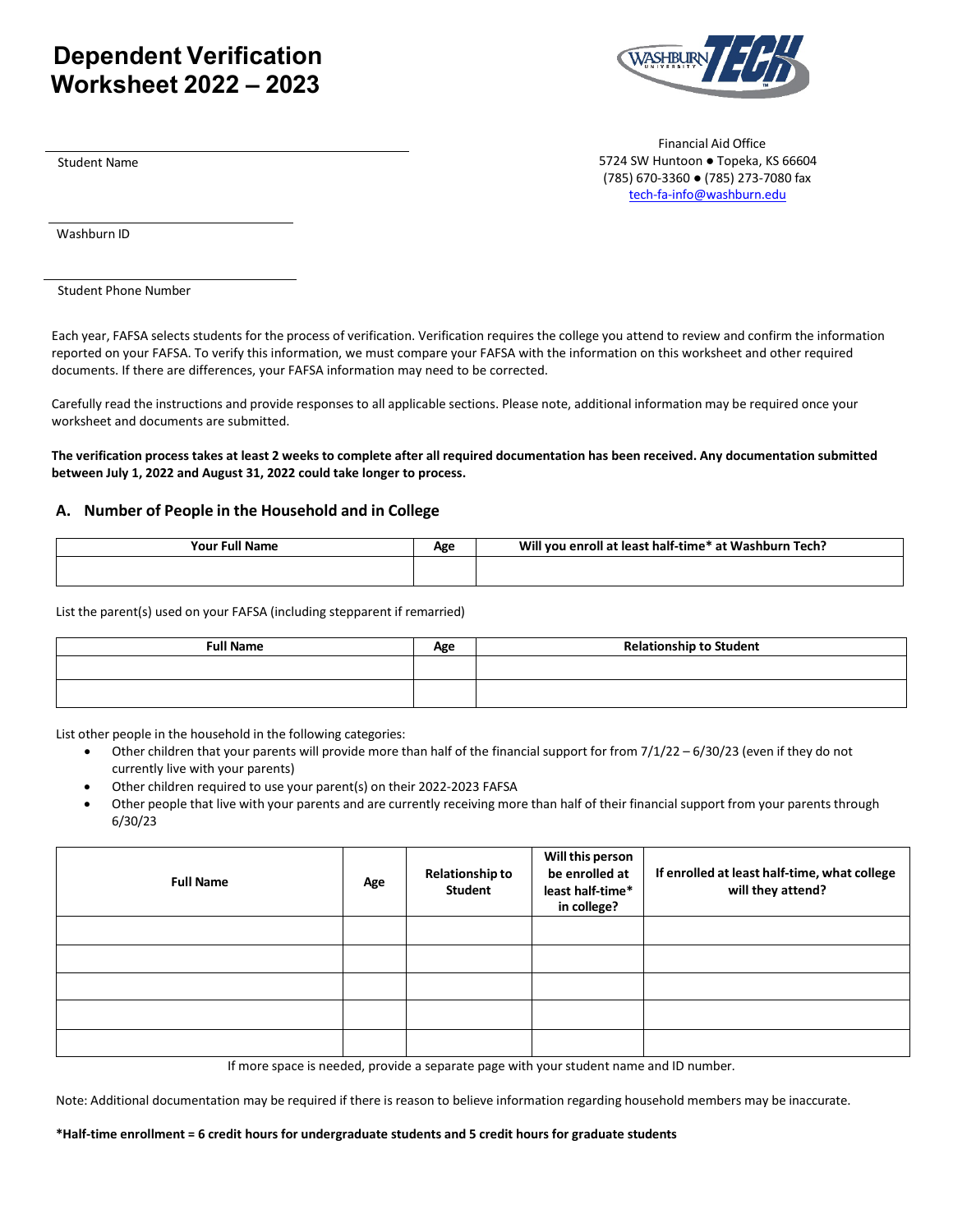Answer the following question to determine whether your parent should complete section B or C.

# **Q1. Did your parent(s) file 2020 taxes?**

| YES (If yes, complete section B)                                                                                                                                                                                                                                                                                                | $\Box$ NO (If no, complete section C) |                        |
|---------------------------------------------------------------------------------------------------------------------------------------------------------------------------------------------------------------------------------------------------------------------------------------------------------------------------------|---------------------------------------|------------------------|
| <b>B.</b> Parent 2020 Income Tax Information                                                                                                                                                                                                                                                                                    |                                       |                        |
| If your parent(s) filed 2020 taxes, they must complete one of the following to provide verification of their tax information.                                                                                                                                                                                                   |                                       |                        |
| Check the box that applies:                                                                                                                                                                                                                                                                                                     |                                       |                        |
| My parent has transferred, or will transfer, their tax information to my FAFSA through the IRS data retrieval tool.<br>To do this, you and your parent will need to log into your FAFSA, select the option to make corrections, link to the<br>IRS, and resubmit your FAFSA with both student and parent electronic signatures. |                                       |                        |
| I will provide Washburn with a signed copy of their 2020 Federal Income Tax Return for my parent(s).                                                                                                                                                                                                                            |                                       |                        |
| Check here if you will provide the signed copy of their 2020 Federal Income Tax Return at a later date.                                                                                                                                                                                                                         |                                       |                        |
|                                                                                                                                                                                                                                                                                                                                 |                                       |                        |
| C. Parent 2020 Income Information for Nontax Filers                                                                                                                                                                                                                                                                             |                                       |                        |
| If your parent(s) did not, and will not, file 2020 taxes, they must:                                                                                                                                                                                                                                                            |                                       |                        |
| Provide documentation from the IRS dated on or after 10/1/20 that indicates a 2020 IRS income tax return was not<br>1.<br>filed with the IRS.                                                                                                                                                                                   |                                       |                        |
| To obtain a Verification of Non-filing document from the IRS, your parent(s) must complete Form 4506-T and<br>$\bullet$<br>submit it to the IRS. This form can be found at www.washburn.edu/financial-aid-forms. Once received, submit<br>to the Financial Aid Office.                                                          |                                       |                        |
| Check here if you will provide the 2020 Proof of Non-filing at a later date.                                                                                                                                                                                                                                                    |                                       |                        |
| Your parent(s) must check the box that applies to their 2020 income.<br>2.                                                                                                                                                                                                                                                      |                                       |                        |
| I was not (nor was my spouse) employed and did not have any income from work in 2020.                                                                                                                                                                                                                                           |                                       |                        |
| I (and/or my spouse) was employed in 2020 but did not file a tax return.<br>List the names of your employers and amounts earned.<br>Copies of your 2020 W-2 forms must be provided.                                                                                                                                             |                                       |                        |
| <b>Employer's Name</b>                                                                                                                                                                                                                                                                                                          | 2020 Amount Earned                    | IRS W-2 Form Provided? |
|                                                                                                                                                                                                                                                                                                                                 |                                       |                        |
|                                                                                                                                                                                                                                                                                                                                 |                                       |                        |

If more space is needed, provide a separate page with student name and ID number.